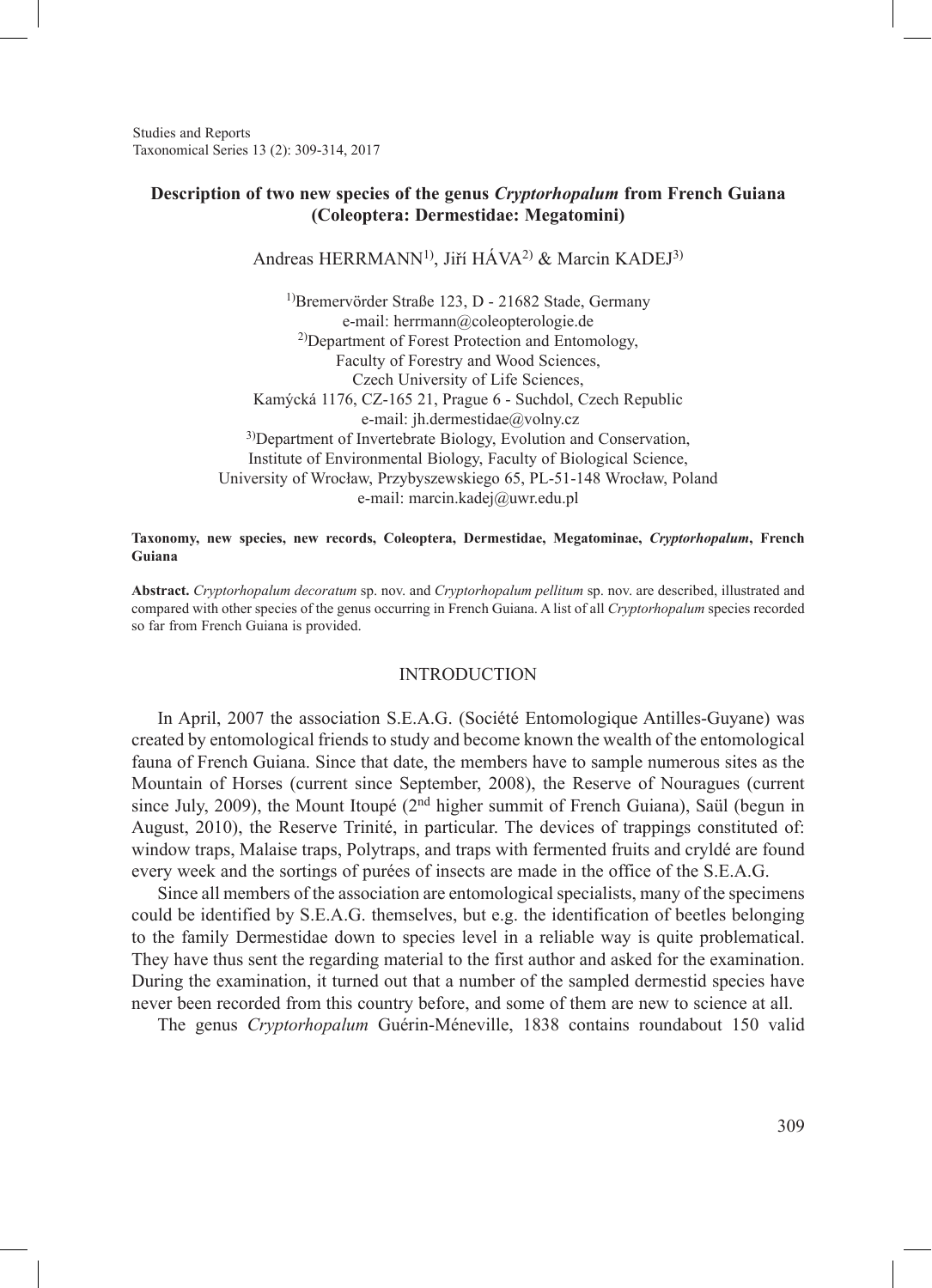species and/or subspecies worldwide (Beal 1985, Blackwelder 1945, Háva 2007, 2009, 2014, 2015a,b, Mroczkowski 1968). Most of them occur in the Neotropical and Nearctic regions (Kadej & Háva 2013), four descriptions concern fossil species (Háva & Prokop 2004); from French Guiana so far twelve species have been recorded (Herrmann & Háva 2011, Háva & Herrmann 2013, Herrmann, Háva & Kadej 2016). In the present paper the authors record and describe another two new species of *Cryptorhopalum* which have been detected in that country.

#### MATERIAL AND METHODS

The following measurements were made:

- a) total length (TL) linear distance from anterior margin of pronotum to apex of elytra.
- b) pronotal length (PL) maximum length measured from anterior margin to posterior margin.
- c) pronotal width (PW) maximum linear transverse distance.
- d) elytral length (EL) linear distance from shoulder to apex of elytron.
- e) elytral width (EW) maximum linear transverse distance.

The specimens of the described species are provided with a red, printed label showing the following text: "HOLOTYPUS [respectively PARATYPUS], *Cryptorhopalum decoratum* [respectively *Cryptorhopalum pellitum*] sp. n., Herrmann, Háva & Kadej det. 2017".

#### **RESULTS**

# *Cryptorhopalum decoratum* **sp. nov.**

(Figs. 1-4)

**Type material.** Holotype (♂): "French Guiana: Nouragues, Inselberg Petit Plateau, (D7), 30.IX.2010 leg. S. E. A. G. Paratype (1 ♀): "French Guiana: Saül, Point de vue du Belvédère, 3°1'22"N, 53°12'34"O, (FIT), 09.IX.2010 leg. S. E. A. G. Both specimens are deposited in the collection of the first author.

**Description.** Cuticle of dorsal surface of body entirely reddish brown; robust, longish oval (Fig. 1). Body measurements (in mm): TL 2.8, PL 0.7, PW 1.7, EL 2.1, EW 1.9. Head also brown, coarsely and quite densely punctate, sparsely covered with decumbent yellow brown hairs. Palpi light brown. Eyes large with extremely short, erect and hardly visible microsetae. Ocellus distinctly present on front. Antenna 11-segmented, the big club as well as the first two segments of the shaft dark brown. Club densely covered with short pubescence, which makes it look dull, one and a half as long as the rest of antenna, consisting of two longish oval segments; the last one is slightly longer than the previous segment (Fig. 2). Pronotum reddish brown, shiny, distinctly but sparsely punctate, with recumbent sparse dark pubescence, at the lateral sides and apical margin long yellow-brown hairs intermixed. Pronotal lateral margins smooth, untoothed, not visible from above altogether. Scutellum small, dark brown and nearly triangular, with a few single brown hairs and without distinct puncture. Colour, main pubescence and punctuation of the elytra as in the pronotum, the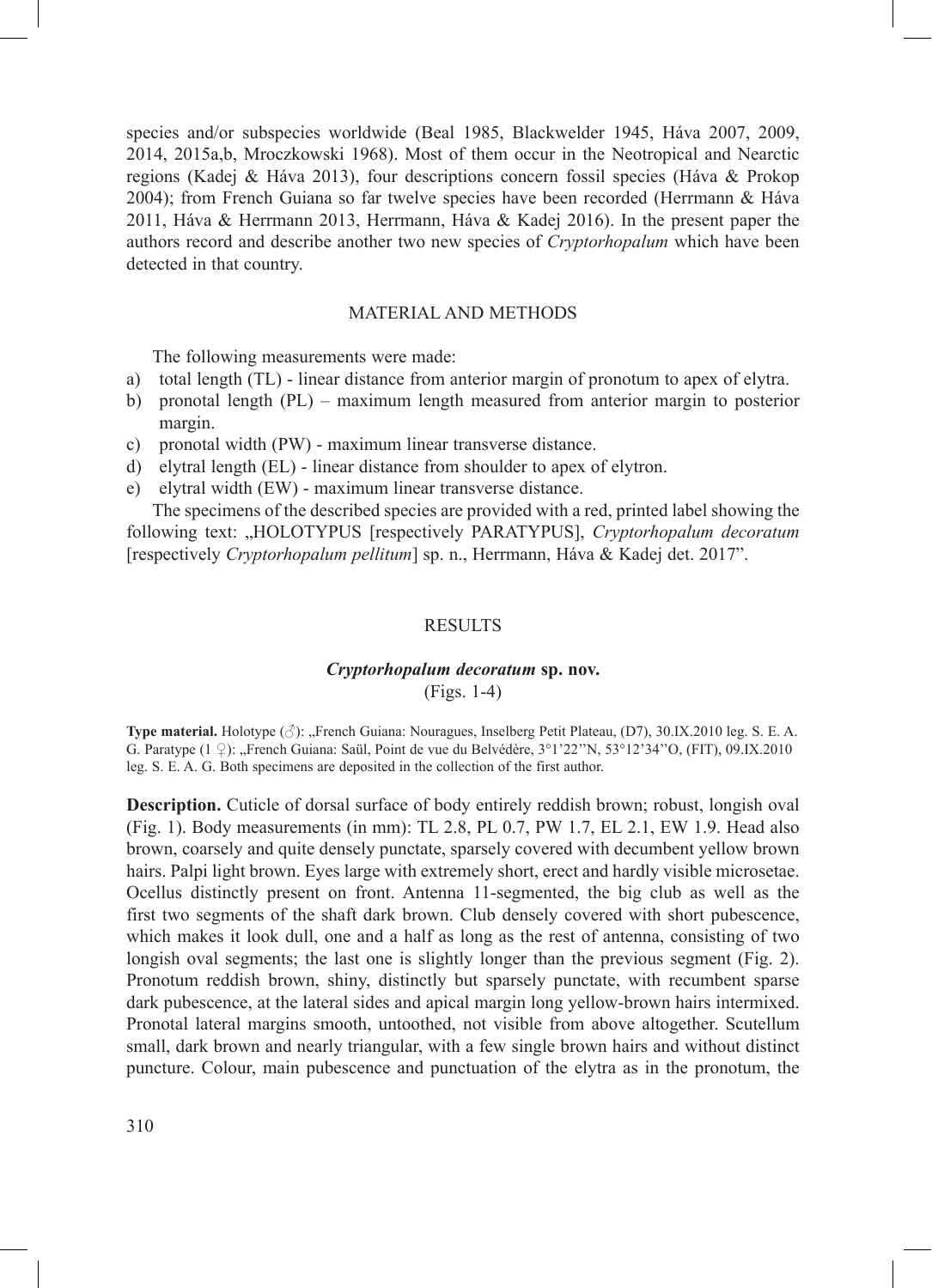intermixed yellow-brown hairs forming pattern located in anterior part and resembling a wine cup or chalice (Fig. 4). There are some additional yellow-brown hairs covering indistinctly the small bumps of the shoulders. Epipleura not visible from above. Legs and tarsi light brown, sparsely covered with short light brown hairs. Tibiae slightly longer than tarsi, with a row of short strong brown setae at their edges each. Mesosternum and femora brown, covered quite densely with yellow-brown recumbent pubescence, the hairs are somewhat finer than those of elytra. Ventrites I-V light brown, coarsely punctuate, covered densely with recumbent yellow hairs (Fig. 3).

**Female.** Habitually similar to male, but with a slightly smaller antennal club. Size of the paratype (in mm): TL 3.0, PL 0.7, PW 1.8, EL 2.3, EW 1.9.

**Remark.** The genitalia of the holotype, the half of its right hind tarsus and the right antenna are missing.

**Differential diagnosis.** The new species differs from all other known *Cryptorhopalum*  species in the golden respectively yellow brown hairs forming at the anterior part of the elytra a spot resembling distinctly a wine cup or chalice (Fig. 4).

**Etymology.** The species name is derived from the Latin word "decoratus" (which means decorated) and refers to the distinct chalice-like macula on the elytra.

# *Cryptorhopalum pellitum* **sp. nov.**

(Figs. 5-7)

Type material. Holotype (♀): "French Guiana: Saül, (FIT) VPV2, 3°37'22"N, 53°12'34"O, 30.III.2011 leg. S. E. A. G; 1 paratype (female) with the same data as the holotype. Remark: "FIT" is an abbreviation of "Flight Interception Trap", and "VPV2" concerns an internal identification number of the trap. Both specimens are deposited in the collection of the first author.

**Description.** Cuticle of dorsal surface of body entirely brown; robust, short oval (Fig. 5). Body measurements (in mm): TL 2.3, PL 0.6, PW 1.3, EL 1.8, EW 1.6. Head shiny brown, coarsely and densely punctate, nearly naked. Palpi light brown. Eyes large with extremely short, erect and hardly visible microsetae. Ocellus distinctly present on front. Antenna most likely 11-segmented (hard to say since the antenna is disconnected), the club as well as the first two segments of the shaft darkened. Club densely covered with short pubescence which makes it look dull, roughly as long as the rest of antenna, consisting of two longish oval segments; the last segment is slightly shorter than the previous one (Fig. 6). Pronotum broadest at the hind edges, narrowed towards the front; brown, shiny, very coarsely and densely punctate, covered with recumbent long light brown hairs. Pronotal lateral margins smooth, untoothed, not visible from above altogether. Scutellum small, dark brown to black and nearly triangular, with a few single brown hairs and without distinct puncture. Color and punctuation of the elytra as in the pronotum, the main pubescence consisting of quite long recumbent brown hairs intermixed with light brown hairs forming three fasciae; the first fascia is jagged and located in the anterior third of the elytra, it touches the scutellum; the second fascia is located transversally in the middle of the elytra; the third fasciae covers the apex. The first two fasciae touches each other in the middle and also cover the suture.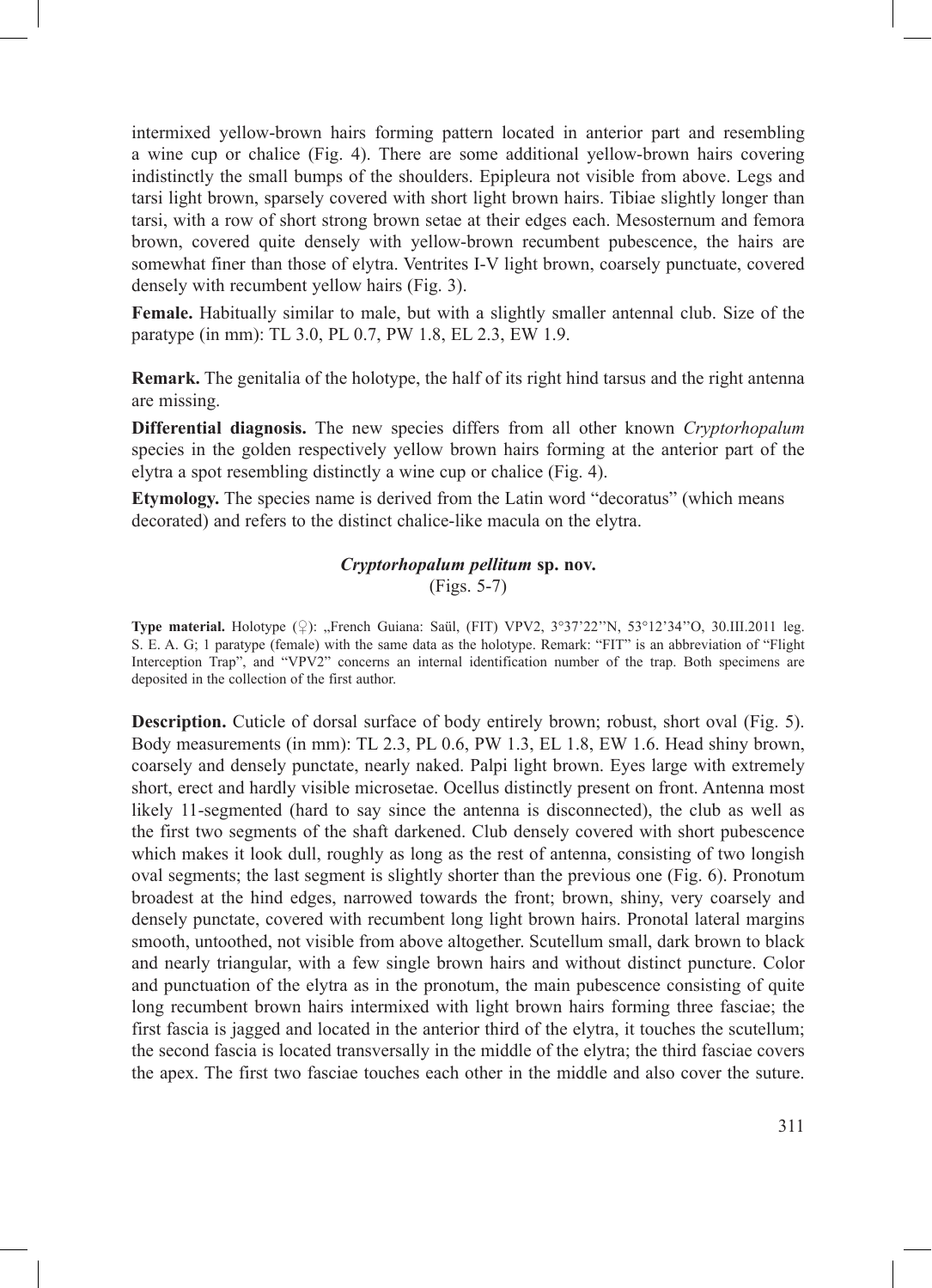

Figs. 1-7. *Cryptorhopalum decoratum* sp. nov. (holotype, male): 1 - habitus (dorsal aspect); 2- antenna; 3- ventrites I-V; 4- close up of the anterior part of the elytra; *Cryptorhopalum pellitum* sp. nov. (holotype, female): 5- habitus (dorsal aspect); 6- antenna; 7- ventrites I-V.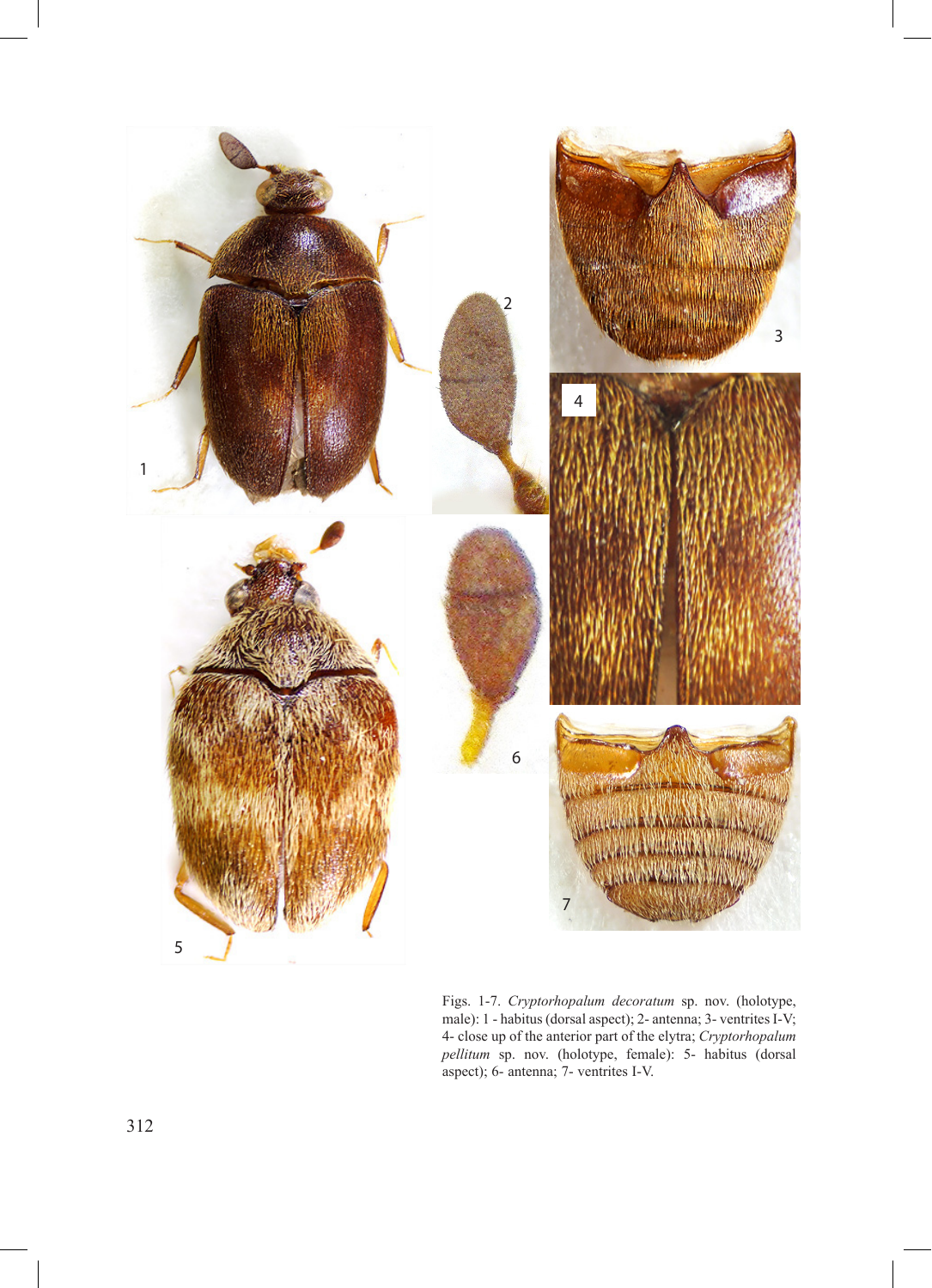Shoulders with a small and indistinct bump. Epipleura not visible from above. Legs and tarsi light brown, sparsely covered with short light brown hairs. Tibiae slightly longer than the tarsi, with a row of short strong brown setae at their edges each. Mesosternum and femora brown, covered quite densely with light brown recumbent pubescence, the hairs are somewhat finer than those of the elytra. Ventrites I-V light brown, coarsely punctuate, covered quite densely with recumbent thin light brown hairs (Fig. 7).

**Male.** Unknown.

**Remark.** The two specimens are damaged and very brittle; some legs are disconnected from the body, but still present. Both examples miss their antennae and partly the tarsi; in the case of the holotype the club of the right antenna together with a part of the shaft is glued onto the cardboard plate.

**Differential diagnosis.** The new species differs from all other known *Cryptorhopalum*  species in the very dense pubescence in combination with colour and form of the elytral fasciae.

**Etymology.** The species name is derived from the Latin word "pellitus" (which means covered by a fur) and refers to the dense elytral pubescence.

### LIST OF CRYPTORHOPALUM RECORDED FROM FRENCH GUIANA

*Cryptorhopalum brulei* Herrmann et Háva, 2011 *Cryptorhopalum calvum* Háva, Herrmann et Kadej, 2015 *Cryptorhopalum decoratum* sp. nov. *Cryptorhopalum difficile* Reitter, 1881 *Cryptorhopalum ducale* Sharp, 1902 *Cryptorhopalum eximium* Arrow, 1915 *Cryptorhopalum orbiculosum* Reitter, 1881 *Cryptorhopalum pellitum* sp. nov. *Cryptorhopalum quadripunctatum* Guérin-Méneville, 1838 *Cryptorhopalum panthera* Herrmann, Háva et Kadej, 2014 *Cryptorhopalum rubromaculatum* Herrmann, Háva et Kadej, 2016 *Cryptorhopalum sexsignatum* Reitter, 1881 *Cryptorhopalum stachi* Mroczkowski, 1958 *Cryptorhopalum viridipubens* Pic, 1923

ACKNOWLEDGEMENTS. We are obliged to Stephane Brulé and the whole entomological team from French Guiana for interesting information and sparing the regarding material.

## REFERENCES

Beal R. S. 1985: A taxonomic revision of the Nearctic species of *Cryptorhopalum* (Dermestidae: Coleoptera). *Transactions of the American Entomological Society* 111: 171-221.

Blackwelder R. E. 1945: Checklist of the Coleopterous insects of Mexico, Central America the West Indies, and South America. Part 3. *Smithsonian Institution United States National Museum* 185: iii-iv + 343-550.